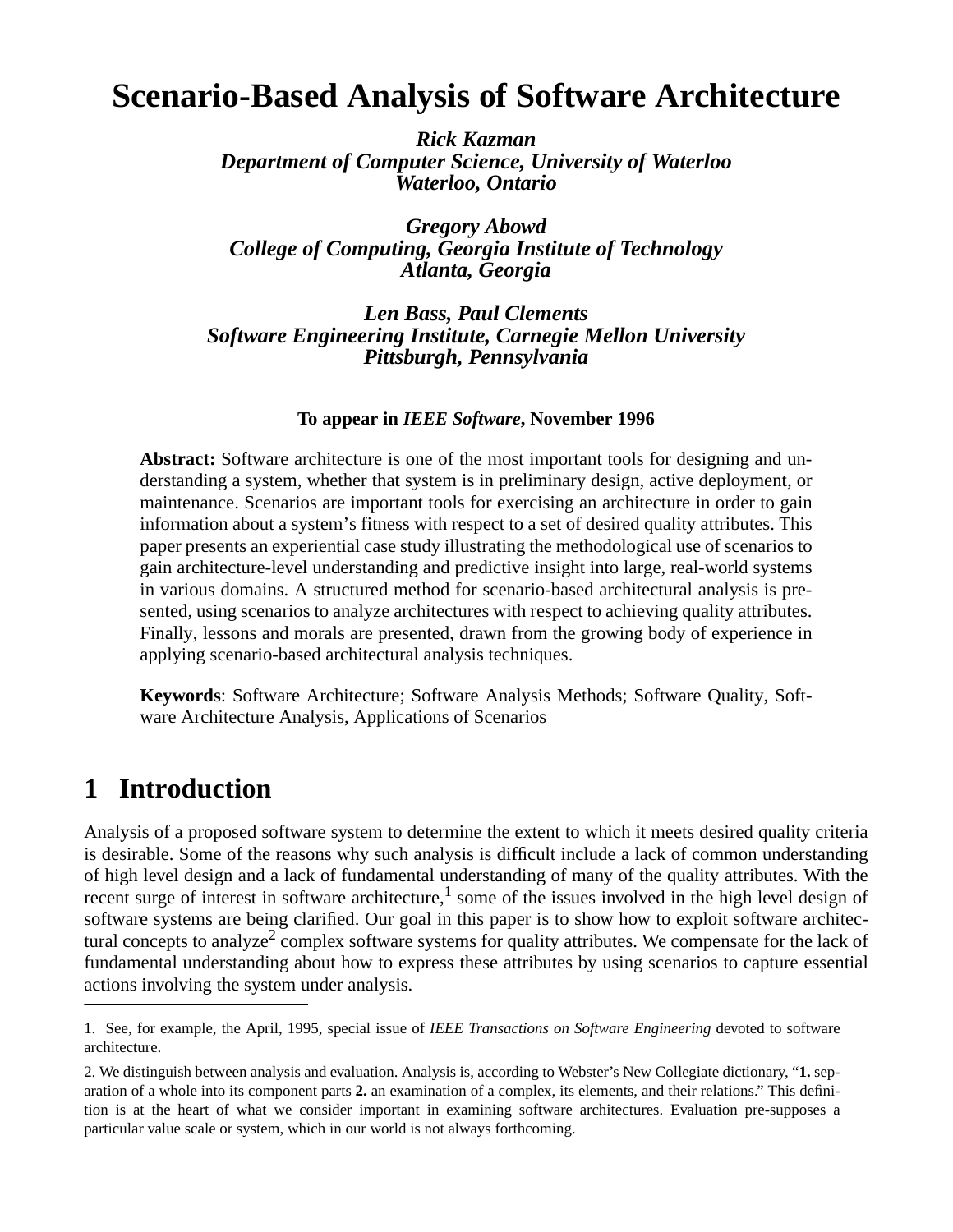We will review our experiences with scenario-based analysis of architectural descriptions of software systems. Scenarios are brief narratives of expected or anticipated use of a system from both development and end-user viewpoints. A structured method employing scenarios to analyze architectures is the Software Architecture Analysis Method (SAAM). SAAM will be described in Section 2. Experience with SAAM and SAAM-related techniques will be recounted in Section 3. Section 4 will explore lessons learned.

We begin with a discussion of the relationship among software architecture, quality attributes, and scenarios.

## **1.1 Software architecture**

Software architecture describes a high-level configuration of components that compose the system, and the connections that coordinate the activities of those components. We say *software* architecture here, but it is quite often the case that such high-level configurations describe functionality that will ultimately be performed by either software or hardware components. We also say *a* high-level configuration rather than *the* high-level configuration, because a system can be composed of more than type of component; each decomposition will therefore have its own configuration. For instance, a system may be composed of a set of modules in the sense of Parnas [16], and also a set of cooperating sequential processes, each of which resides in one or more modules. Both viewpoints are valid, and both are architectural in nature. But they carry different information. From the process viewpoint we can describe the interaction of the system during execution, in terms of how and when processes become active or dormant, pass or share data, or otherwise synchronize. From the module viewpoint we can describe the interaction of the teams responsible for building the modules, in terms of the information they are: allowed to share, required to share (interfaces), or prohibited from sharing (implementation secrets). The process viewpoint has implications for performance; the module viewpoint has implications for maintainability.

Software architecture manifests its usefulness in the life cycle in the following ways:

- An architecture is often the first artifact in a design that represents decisions on how requirements of all types are to be achieved. As the manifestation of early design decisions, the architecture represents those design decisions that are hardest to change [15] and hence are deserving of the most careful consideration.
- **•** An architecture is the key artifact in achieving successful product line engineering, the disciplined structured development of a family of similar systems with less effort, expense, and risk than developing each system independently [14].
- Architecture is usually the first artifact to be examined when a programmer (particularly a maintenance programmer) unfamiliar with the system begins to work on it.

Our emphasis on analysis of software architectures is compatible with the belief that understanding of the implications of a design leads to early detection of errors, and to the most predictable and cost-effective modifications to the system over its entire life cycle.

## **1.2 Quality Attributes**

We are interested in evaluating architectures to determine their fitness with respect to certain properties or *qualities* of the resulting system, such as modifiability or security. However, it is too difficult to analyze an architecture based on these abstract qualities which are too vague and provide very little procedural support for evaluating an architecture.

As an example of vagueness, suppose we can change the colors in a user interface by changing a resource file which is read in at run-time, but changing the fonts used in the interface requires a re-compilation. Is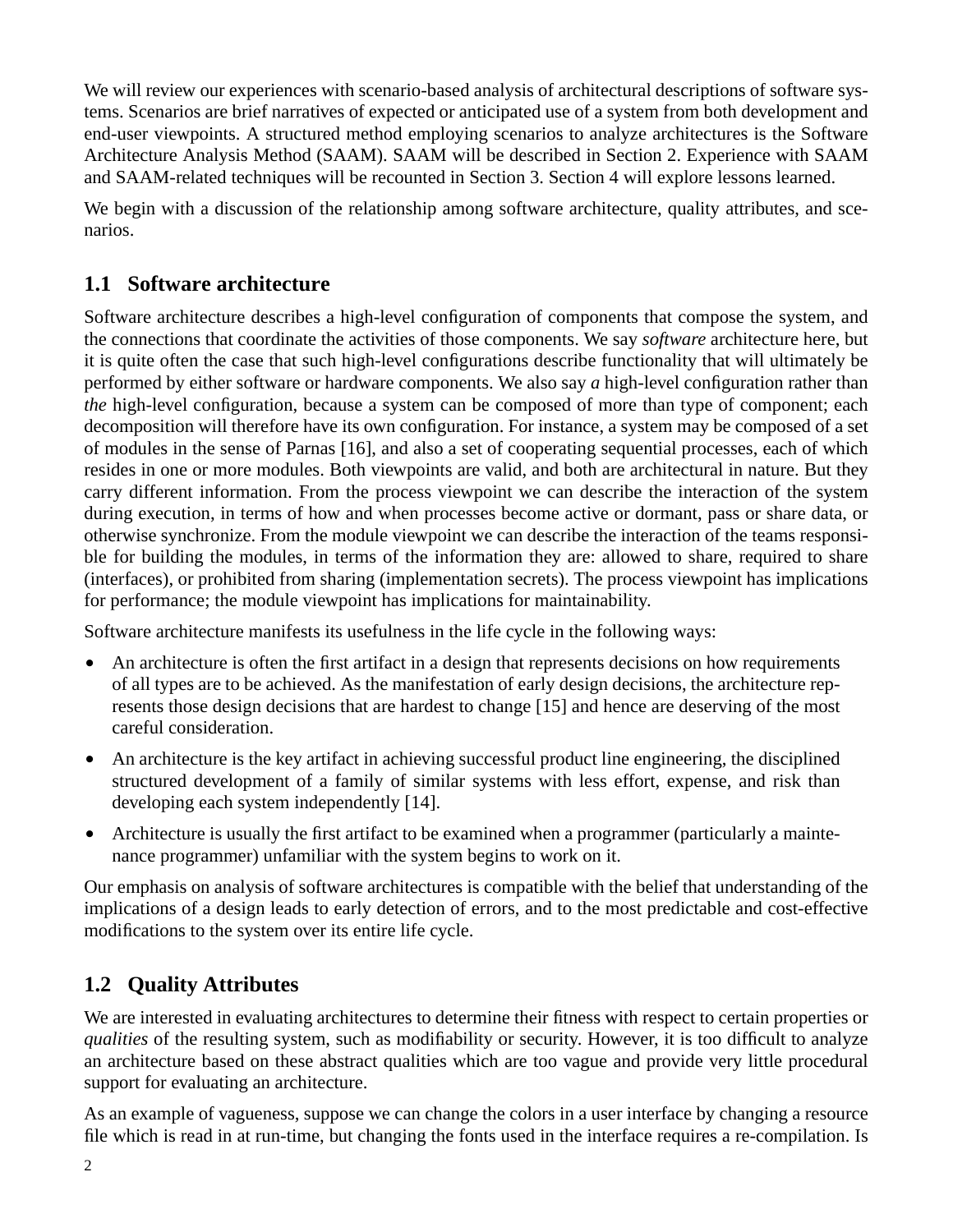this system modifiable or not? The answer is, perhaps, yes with respect to changing colors, but no with respect to changing fonts. And whether the design is acceptable or not depends on predictions of actual usage: if the user interface is modifiable in a way that is important to its owner, then we can say that the system is *appropriately* modifiable.This notion of appropriateness applies to all quality factors.

The lesson is that at the present time and for the foreseeable future, there are no simple (scalar) "universal" measurements for attributes such as safety or portability. Rather, there are only context-dependent measures, meaningful only in the presence of specific circumstances of execution or development. Safety benchmarks are a fine example. If there were a universal measurement of safety, benchmarks would be unnecessary. As it is, a benchmark represents data about a system executing with particular inputs in a particular environment, and we use them as benchmarks.

While we may wish for better understanding and more universal expression of quality attributes, for now we must recognize the role played by specifying a particular operational context for a system. To represent contexts, we use scenarios.

## **1.3 Scenarios**

Scenarios have been widely used and documented as a technique during requirements elicitation, especially with respect to the operator of the system ([4], [7]). They have also been widely used during design as a method of comparing design alternatives. Experience also shows that programmers use them to understand an already-built system, by asking how the system responds (component by component) to a particular input or operational situation. Scenarios have not, however, been used as a tool for analysis of quality, our primary utilization of them. We use scenarios to express the particular instances of each quality attribute important to the customer of a system. We then analyze the architecture under consideration with respect to how well or how easily it satisfies the constraints imposed by each scenario.

Scenarios differ widely in breadth and scope. Our use of scenarios is as a brief description of some anticipated or desired use of a system. At this point in our work, scenarios are typically one sentence long and could more appropriately be called vignettes.

We emphasize the use of scenarios appropriate to all roles involving a system. The operator role is one widely considered but we also have roles for the system designer and modifier, the system administrator, and others, depending on the domain. It is important when analyzing a system that all roles relevant to that system be considered since design decisions may be made to accommodate any of the roles.

The process of choosing scenarios for analysis forces designers to consider the future uses of, and changes to, the system. Thus we believe that architectural analysis cannot give precise measures or metrics of fitness. Such measures would need to be couched in terms of qualities (e.g. "how modifiable is this architecture?") and such questions are typically of little value. What we really want to know is: "how will this architecture accommodate the following change?" or "how will this architecture accommodate a change of the following class?", and we use architectural analysis to guide our inspection of the architecture, focussing attention on potential trouble spots.

Of course, not all scenarios speak to architecture-level issues. For example, a portability scenario might have architectural implications (such as determining how machine dependencies should be isolated) but it may also depend upon code-level or hardware-level factors, such as byte ordering. Furthermore, some scenarios simply cannot be evaluated using architectural information. For example, if a developer's scenario was to ensure that no module had more than 250 lines of code, this constraint could not be either checked or ensured by architecture-level analysis.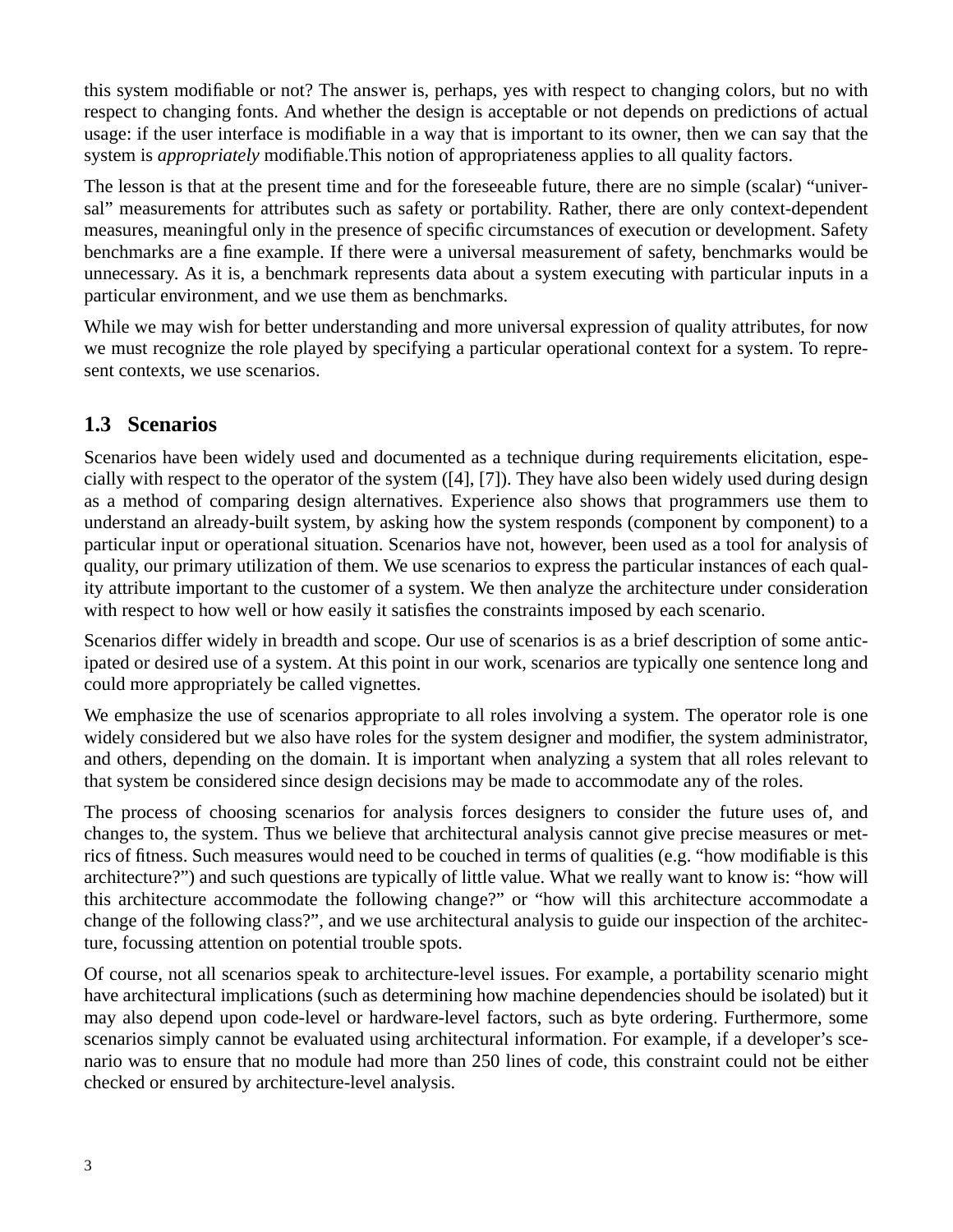# **2 A method for scenario-based architectural analysis**

A particular method for doing a scenario-based architectural analysis is SAAM (Software Architecture Analysis Method). SAAM was originally developed to enable comparison of competing architectural solutions [11]. As a result of our experience with architectural analysis, the prescribed steps of SAAM have evolved. Not all of our experience with architectural analysis has strictly followed the method prescribed by SAAM, nor has it always been the case that we were comparing competing candidate architectures. Nevertheless, in all cases scenarios were used as the foundation for illuminating the properties of an architecture, and from this body of experience a stable set of activities and dependencies between those activities has emerged, which we call SAAM. SAAM therefore may be considered a canonical method for scenario-based architecture analysis of computer-based systems; particular analysis efforts may be carried out using a subset or variation of SAAM as appropriate.

Figure 1 shows the steps of SAAM and the dependency relationships between those stages. The steps of



Figure 1: Activities and dependencies in scenario-based analysis

SAAM, and the products of each, are:

- 1. **Describe candidate architecture.** The candidate architecture or architectures should be described in a syntactic architectural notation that is well-understood by the parties involved in the analysis. These architectural descriptions need to indicate the system's computation and data components, as well as all component relationships, sometimes called connectors.
- 2. **Develop scenarios.** Develop task scenarios that illustrate the kinds of activities the system must support and the kinds of changes which it is anticipated will be made to the system over time. In developing these scenarios, it is important to capture all important uses of a system. Thus scenarios will represent tasks relevant to different roles such as: end user/customer, marketing, system administrator, maintainer, and developer.
- 3. **Perform scenario evaluations.** For each scenario, determine whether the architecture can executed it directly, or whether a change would be required to executed it (in which case we call the scenario *indirect*). For each indirect scenario, list the changes to the architecture that are necessary for it to support the scenario and estimate the cost of performing the change. A modification to the architecture means that either a new component or connection is introduced or an existing component or connection requires a change in its specification. By the end of this stage, there should be a summary table which lists all scenarios (direct and indirect). For each indirect scenario the impact, or set of changes, that scenario has on the architecture should be described. In our experience, it is sufficient to list the existing components and connections that must be altered and the new components and connections that must be introduced, although our method allows for more sophisticated cost functions. A tabular summary is especially useful when comparing alternative architectural candidates because it provides an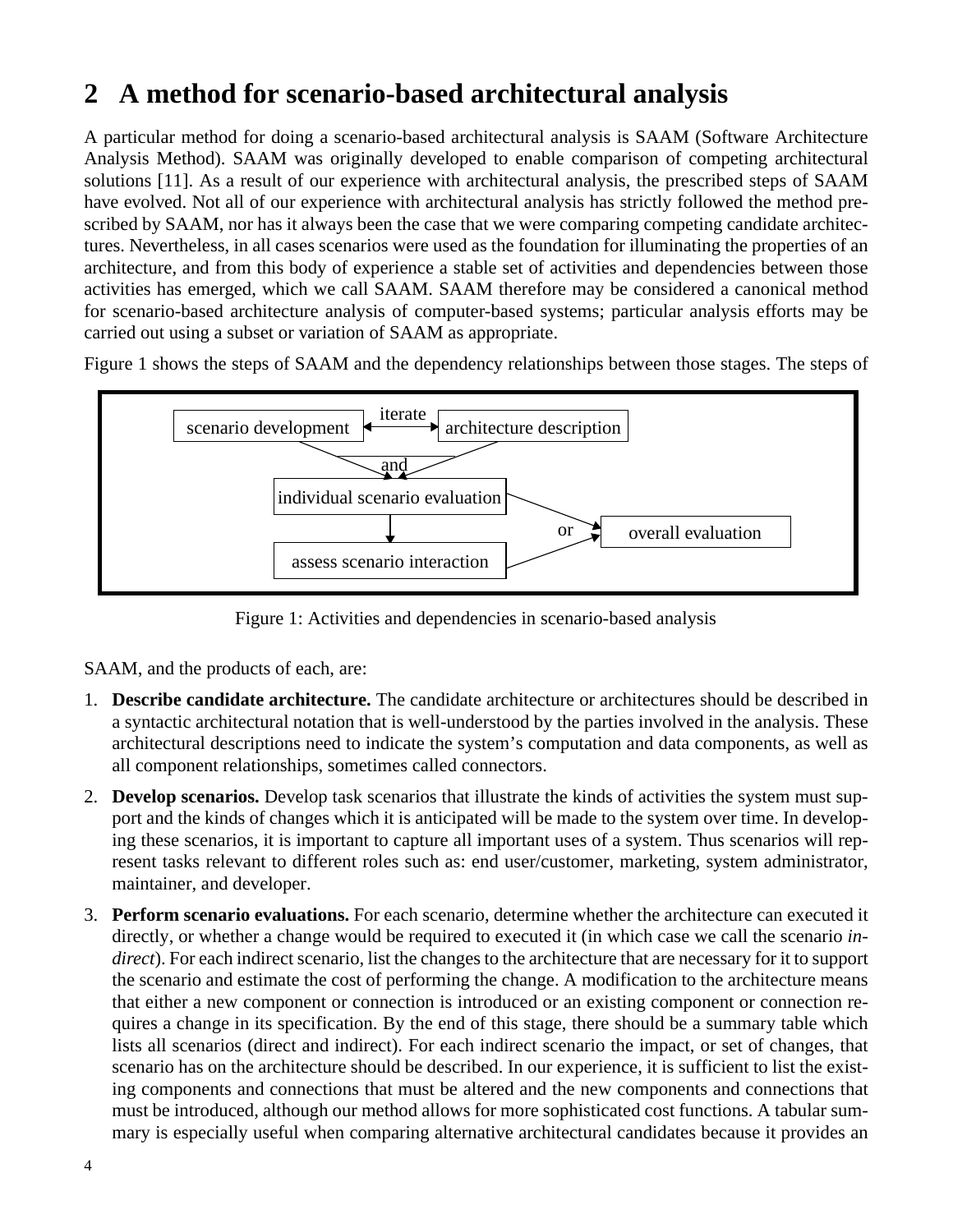easy way to determine which architecture better supports a collection of scenarios.

- 4. **Reveal scenario interaction.** Different indirect scenarios may necessitate changes to the same components or connections. In such a case we say that the scenarios *interact* in that component on connector. Determining scenario interaction is a process of identifying scenarios that affect a common set of components. Scenario interaction measures the extent to which the architecture supports an appropriate separation of concerns. For each component determine the scenarios which affect it. SAAM favors the architecture with the fewest scenario conflicts. $3$
- 5. **Overall evaluation.** Finally, weight each scenario and the scenario interactions in terms of their relative importance and use that weighting to determine an overall ranking. This is a subjective process, involving all of the stake-holders in the system. The weighting chosen will reflect the relative importance of the quality factors that the scenarios manifest.

### **2.1 Notes on the method**

As discussed in Section 1.1, a software architecture may have more than one representation. There is an appreciable amount of ongoing research into languages and representations for these static configurations, but no clearly superior notation has yet emerged. For our purposes, we have tended to use very simplistic architectural primitives in our case studies and have not found these simple representations too limiting. A typical representation will distinguish between components that are active (transform data) and passive (store data) and also depict data (passing information between components) and control (one component enabling another component to perform its function) connections. This simple lexicon provides a reasonable static representation of the architecture. Accompanying this static representation of the architecture is a description of how the system behaves over time, or a more dynamic representation of the architecture. This can take the form of a natural language specification of the overall behavior or some other more formal and structured specification.

Steps 1 and 2 are highly interdependent. Deciding the appropriate level of granularity for an architecture will depend on the kinds of scenarios you wish to evaluate (though not all scenarios are appropriate, such as a code size scenario). Determining a reasonable set of scenarios also depends on the kinds of activities you expect the system to be able to perform, and that is reflected in the architecture. One important relationship between steps 1 and 2 is the role that direct scenarios play in helping to understand an architectural description. Direct scenarios can help to determine static architectural connections and can aid in the formulation of more structured descriptions of the dynamic behavior of an architecture.

Rather than offering a single architectural metric, SAAM produces a collection of small metrics (per-scenario analyses). Given this set of mini-metrics, SAAM can be used (and in fact was developed with the intent to) compare competing architectures on a per-scenario basis. It is left to the users of SAAM to determine which scenarios are most important to them, in order to resolve cases where the candidates outscore each other on different scenarios. Overall evaluation can only be derived in the context of organizational requirements.

# **3 Validation of the method**

Although SAAM is intended to be applied early in the design, in order to validate it we used it to analyze a number of existing systems. These applications were industrial in nature, and decidedly non-academic:

<sup>3.</sup> This assumes that the scenarios are inherently different in nature. We will return to this point in Section 4.3.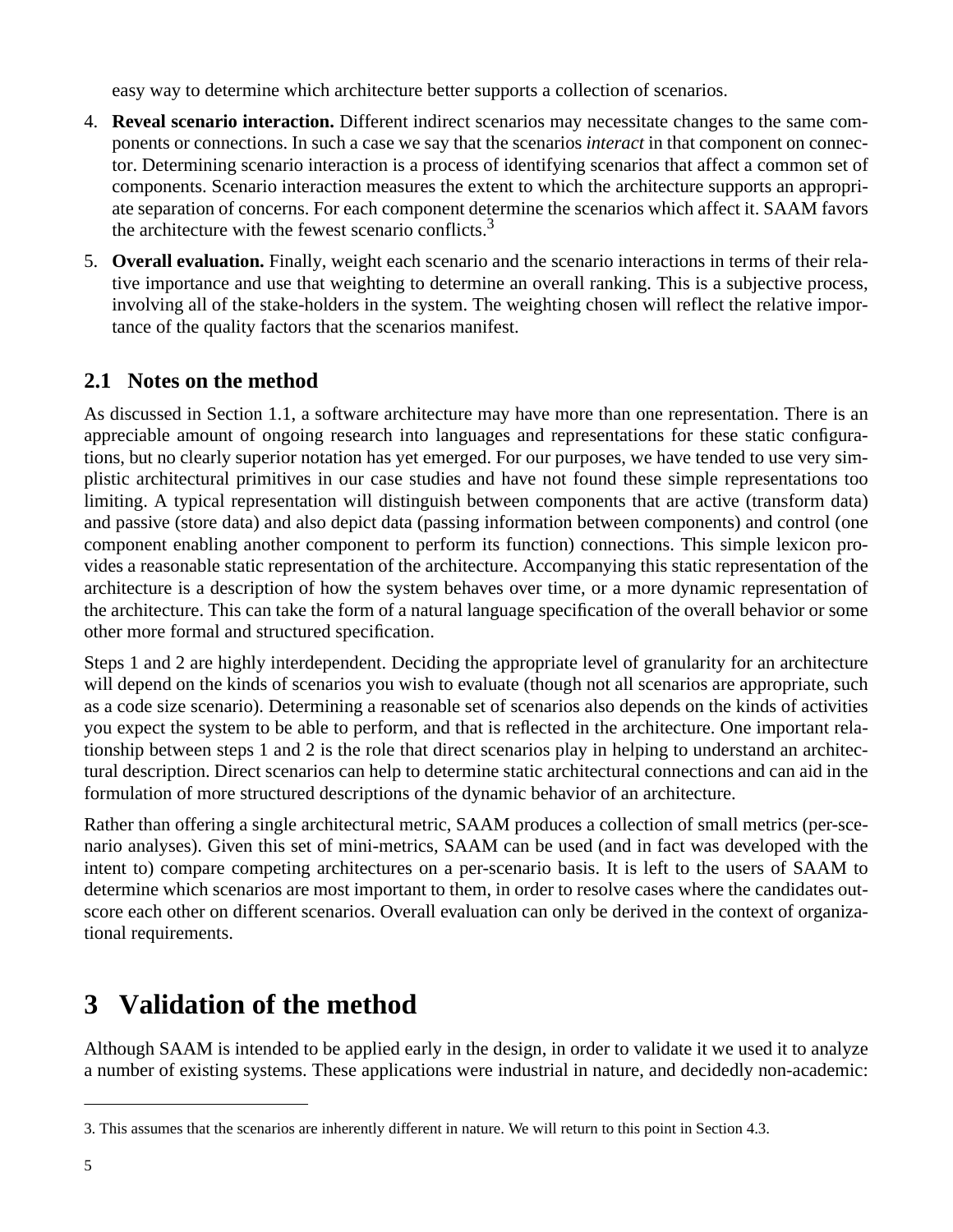Participants based subsequent development or procurement actions on the outcome of the analyses. Applications include:

- 1. **Global information system** A company was contemplating the purchase of a system as the infrastructure to support applications development for multimedia communication with unlimited conferencing. The purchasing company wanted some assurance that the architecture of the system they purchased was going to provide for the generic satellite-based multi-user applications they anticipated developing in the near and long term. As a result of the analysis, the company decided to not purchase the system, avoiding an investment of tens of millions of dollars.
- 2. **Air traffic control** This was an investigation of a complex, real-time system against a set of proposed changes to that system. The purpose of the evaluation was to determine whether future development on this system was justified. The change scenarios were intended to represent appropriate manifestations of the abstract qualities of performance and availability. The result of this evaluation was a decision to proceed with the proposed changes [2].
- 3. **WRCS** This case study was an analysis of a commercial version control/configuration management tool. This analysis covers all activities of SAAM and shows all artifacts of a SAAM evaluation that can be produced. The result of the analysis was that significant problems were discovered with the product's architecture, with respect to the scenarios considered. This case study appears in the next section.

We have also conducted a number of other industrial and academic case studies in scenario-based analysis as SAAM was maturing in areas such as user interface development environments [11], internet information systems [13], key word in context (KWIC) systems [3], embedded audio systems, and visual debuggers.

## **3.1 The WRCS System**

#### **3.1.1 System context/purpose**

In this section we will discuss the application of SAAM to a commercially available revision control system, based upon RCS [18], which we will call WRCS. WRCS provides the functionality to allow developers of projects the ability to create archives, compare files, check files in and out, create releases, back up to old versions of files, and so on. "Project'' in this context means any group of related files that, when linked together appropriately, form a finished product. For example these files might be source code for a computer program, text for a book, or digitized audio and video for the creation of a video clip. WRCS keeps track of changes made to these files as they evolve over time. It provides capabilities for multiple users to work on the same project within their own private work areas, allowing each developer to modify and test the system in isolation, without disturbing other developers' work and without corrupting the primary copy of the system. Managerial functions, such as production of reports, are also provided. WRCS's functionality has been integrated with several program development environments, and can be accessed through these tools, or through WRCS's own graphical user interface.

Certain details have been slightly modified to protect proprietary interests.

#### **3.1.2 Applying the steps of SAAM**

#### **Develop Scenarios/Describe Candidate Architecture**

For any evaluation to take place we require an architectural representation of the product with a wellspecified semantic interpretation (principally what it means to be a component or a connector). Creating an architectural description proved to be one of the most difficult tasks in evaluating WRCS. At the start of this project there was *no* architectural description of the product, and so we needed to devise a way of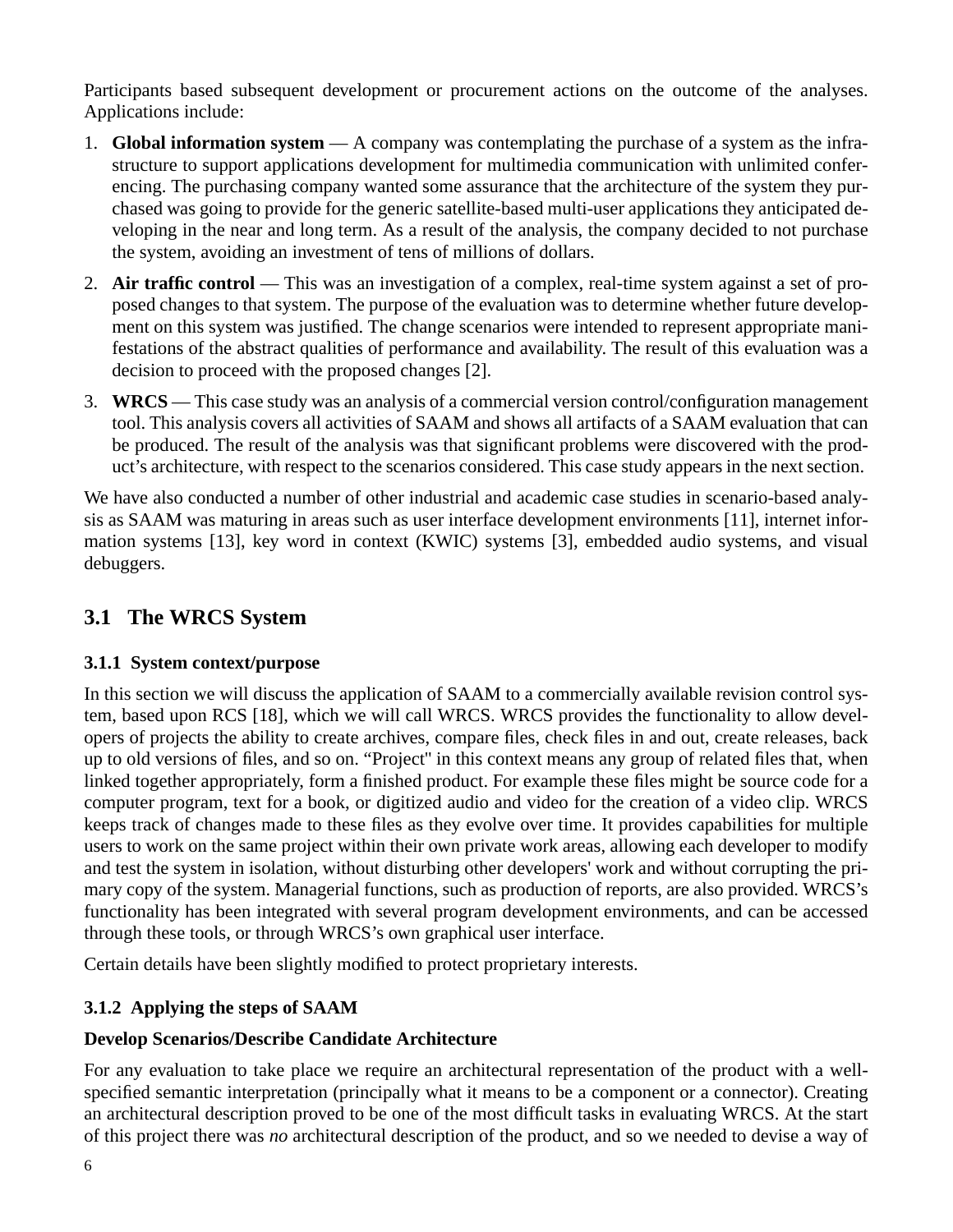eliciting this information.

This information had to be analyzed and grouped in a way that it would aid in the construction of an architectural diagram. Our sources of information were limited: they consisted of interviews with some of the members of the development team, the product's documentation, and the product itself. In particular, we had no access to the source code or the product's specifications. This is appropriate in that software architecture is supposed to concern itself with a level of abstraction above code. In essence, our task was reverse engineering: to create a design document out of a finished product.

The product's architectural description was arrived at iteratively. At each stage we studied the product's existing description, the product itself (executables and libraries), and its documentation, and devised a new set of questions. The answers to the questions in each stage helped us to clarify the current description. Each new stage allowed us to obtain more insight on the product and motivate new questions to be asked in order to arrive at the next stage. Since we didn't have any previous representation we chose to start with a gross listing of the modules along with their basic relationships, and from there iterate, adding structure as we went. The process of eliciting scenarios also helped to clarify the architecture, as we shall see in the next section.

It took three iterations to obtain a representation which was satisfactory for architectural evaluation. This representation is shown in Figure 2.



Figure 2: Architectural Representation of WRCS

During the process of describing the architecture, scenarios were continually developed that represented the various stakeholder roles in the system. For WRCS these roles were: users, developers, maintainers, and system administrators. Scenario enumeration is simply a particular form of requirements elicitation and analysis [1]. These scenarios were developed in discussion with *all* the stake-holders in the system, in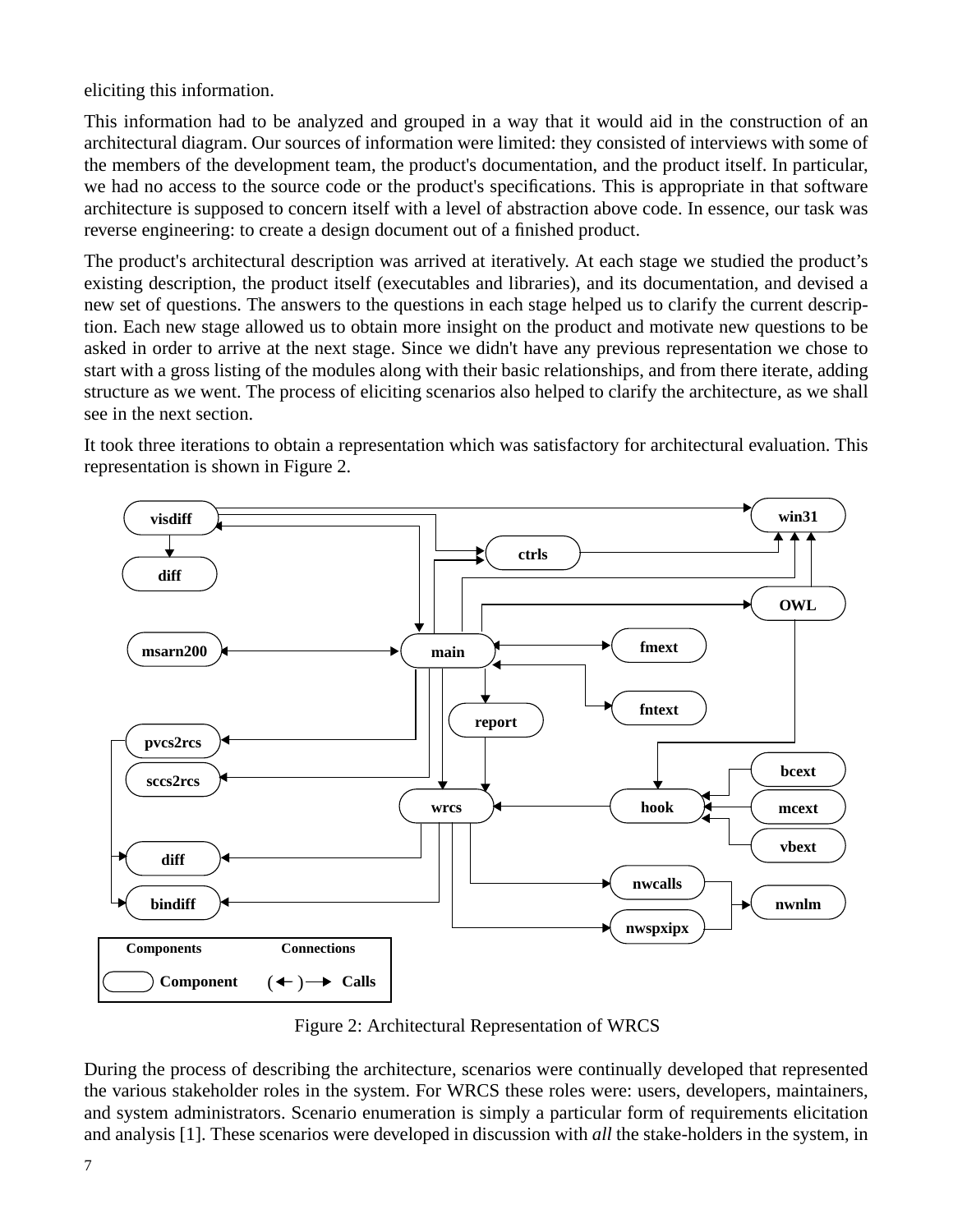order to try to characterize all current and projected uses of the system. The scenarios formed the basis for all further architectural evaluation.

The tasks which we present here are a subset of the tasks which were elicited from the WRCS domain expert. In total we studied 15 tasks, 6 of which are presented here. A complete evaluation of a complex system would involve dozens of scenarios [7].

#### **User:**

- 1. *Compare binary file representations*. Compare binary files generated by other products. For example, FrameMaker files are stored in a binary representation. But when we are comparing two versions of a FrameMaker file we want to see our editing changes in a human-readable form, and not the changes to the binary codes stored in the files.
- 2. *Configure the product's toolbar*. Change the icons and actions associated with a button in the toolbar.

#### **Maintainer:**

- 3. *Port to another operating system*.
- 4. *Make minor modifications to the user interface*. Add a menu item, change the look and feel of a dialog box.

#### **Administrator:**

- 5. *Change access permissions for a project*.
- 6. *Integrate with a new development environment*. Attach for example to Symantec C++.

#### **Perform Scenario Evaluations**

Once the scenarios have been created, we then need to classify them as direct (i.e. those that can be satisfied by executing the system being developed) or indirect (i.e. those which require a change to some of the components or connections within the architecture). The direct/indirect classification is a first indication of the fitness of an architecture with respect to satisfying a set of scenarios. For example, looking at scenario 2 above, if one can reconfigure a product's toolbar within the product, then we say that this is a direct scenario with respect to WRCS's architecture. If one needs to modify the architecture to achieve this change then the task is indirect, and so the architecture is less desirable with respect to the feature. At this stage, we also want to estimate the difficult of the change (say, in terms of person-hours required, or lines of code impacted). One might simply modify an ascii resource file and re-start the product, in which case the architectural implications of this indirect scenario are minimal. One might need to change an internal table and re-compile, in which case the implications of scenario 2 are moderate. Or one might need to dramatically re-structure the user interface code, in which case the implications are considerable.

We indicate the nature of the scenarios, and which of WRCS's modules they affect in Table 1.

| <b>Scenario</b> | <b>Description</b>                                | Direct/<br><b>Indirect</b> | <b>Changes</b>                                                                                                                              |
|-----------------|---------------------------------------------------|----------------------------|---------------------------------------------------------------------------------------------------------------------------------------------|
|                 | Compare new binary file rep- $\ $<br>resentations | Indirect                   | This will require modifications to <b>diff</b> (to make the compari-<br>son) and <b>visdiff</b> (to display the results of the comparison). |
| 2               | Configure the product's tool-<br>bar              | Direct                     |                                                                                                                                             |

#### **Table 1: Scenario Evaluations for WRCS**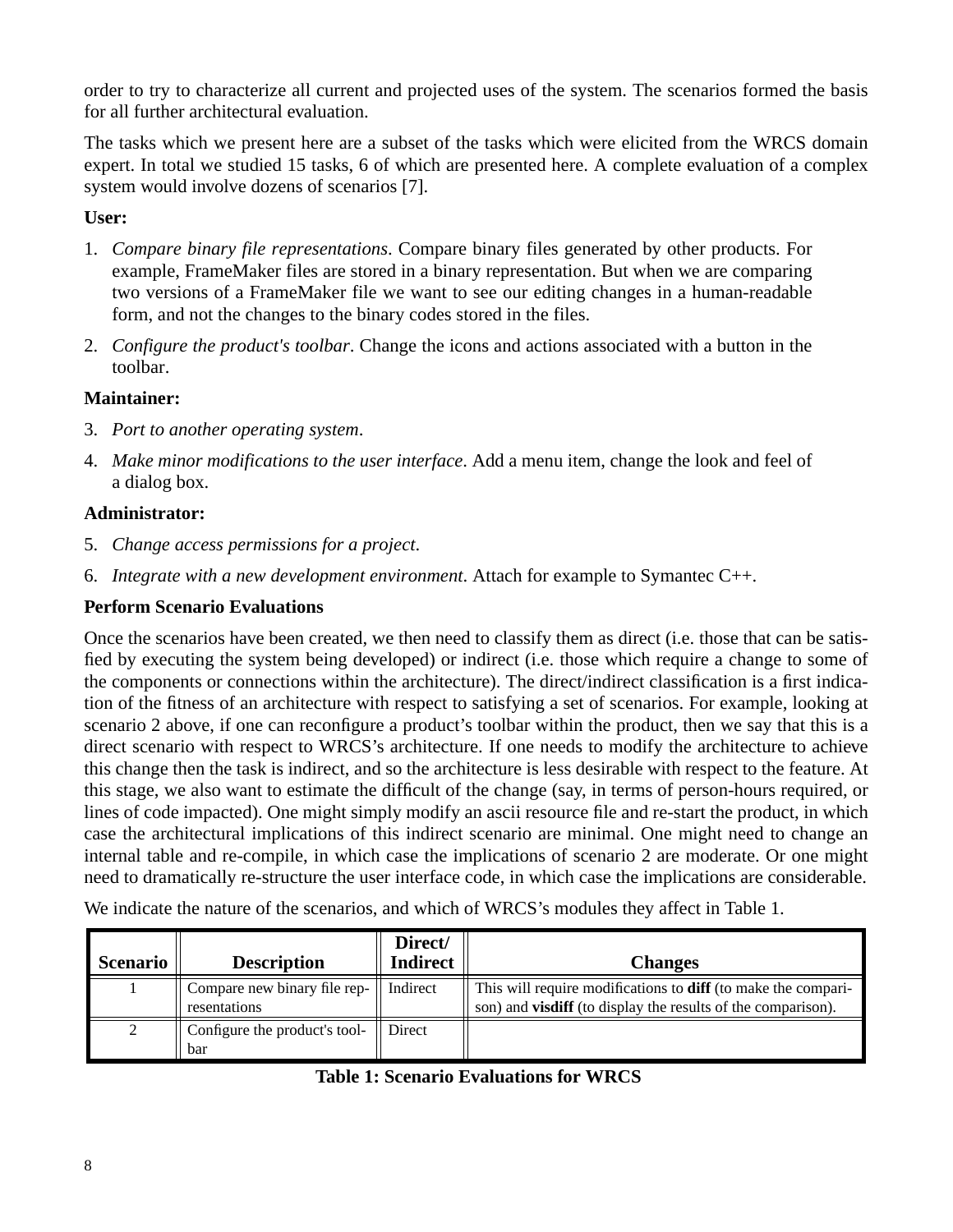| <b>Scenario</b> | <b>Description</b>                                | Direct/<br><b>Indirect</b> | <b>Changes</b>                                                                                                                                                                                                                                                                                                                                                                                                      |
|-----------------|---------------------------------------------------|----------------------------|---------------------------------------------------------------------------------------------------------------------------------------------------------------------------------------------------------------------------------------------------------------------------------------------------------------------------------------------------------------------------------------------------------------------|
| 3               | Port to another operating<br>system               | Indirect                   | All components that call win31 must be modified; specifi-<br>cally: main, visdiff, and ctrls. If the target operating system<br>does not support OWL then either OWL needs to be ported,<br>or all components that call OWL, specifically: main and<br>hook. If the new operating system is not supported by Nov-<br>ell's software then wrcs will have to be modified to work<br>with a new networking environment |
| $\overline{4}$  | Make minor modifications to<br>the user interface | Indirect                   | This will require changes to one or more of those compo-<br>nents which call the win31 API, specifically: main, diff and<br>ctrls.                                                                                                                                                                                                                                                                                  |
| 5               | Change access permissions<br>for a project        | <b>Direct</b>              |                                                                                                                                                                                                                                                                                                                                                                                                                     |
| 6               | Integrate with a new devel-<br>opment environment | Indirect                   | This requires changes to <b>hook</b> , as well as the addition of a<br>module along the lines of bcext, mcext, and cbext, which<br>connects the new development environment to <b>hook</b>                                                                                                                                                                                                                          |

| <b>Table 1: Scenario Evaluations for WRCS</b> |  |  |  |
|-----------------------------------------------|--|--|--|
|-----------------------------------------------|--|--|--|

#### **Reveal Scenario Interactions**

When two or more indirect task scenarios necessitate changes to some component of a system, they are said to *interact*. Scenario interaction is an important consideration because it exposes the allocation of functionality to the product's design. In a very explicit way it is capable of showing which modules of the system are involved in tasks of different nature. High scenario interaction reveals a poor isolation of functionality in a particular component of a design, giving a clear guideline on where to focus the designer's subsequent attention. As we shall show in Section 4.3, the amount of scenario interaction is related to metrics such as structural complexity [8], coupling, and cohesion [9], and so it is likely to be strongly correlated with number of defects in the final product.

Table 2 shows the number of changes required in each module of the system. In this table we are taking into account *all* the relevant scenarios elicited in the WRCS analysis, not just the 6 presented in section above. Since each of these scenarios imposes a single change to the architecture, the number of changes per module indicates the level of indirect scenario interactions for the module.

| <b>Module</b>                                                                | # of Changes   |  |  |
|------------------------------------------------------------------------------|----------------|--|--|
| wrcs                                                                         |                |  |  |
| main                                                                         |                |  |  |
| hook                                                                         | 4              |  |  |
| visdiff                                                                      | 3              |  |  |
| ctrls                                                                        | $\mathfrak{D}$ |  |  |
| report, diff, bindiff,<br>pvcs2rcs, sccs2rcs,<br>nwcalls, nwspxipx,<br>nwnlm | 1 each         |  |  |

 **Table 2: Scenario interactions by module for WRCS**

One visualization technique we have used to highlight scenario interactions is a fish-eye view. In Figure 2 the WRCS architecture is presented with module size made proportional to the number of interacting scenarios which affect it. This figure shows where the scenario interactions lie, and the relative scale of the interactions. It can be seen clearly that the component with most scenario interaction is **wrcs**. It is within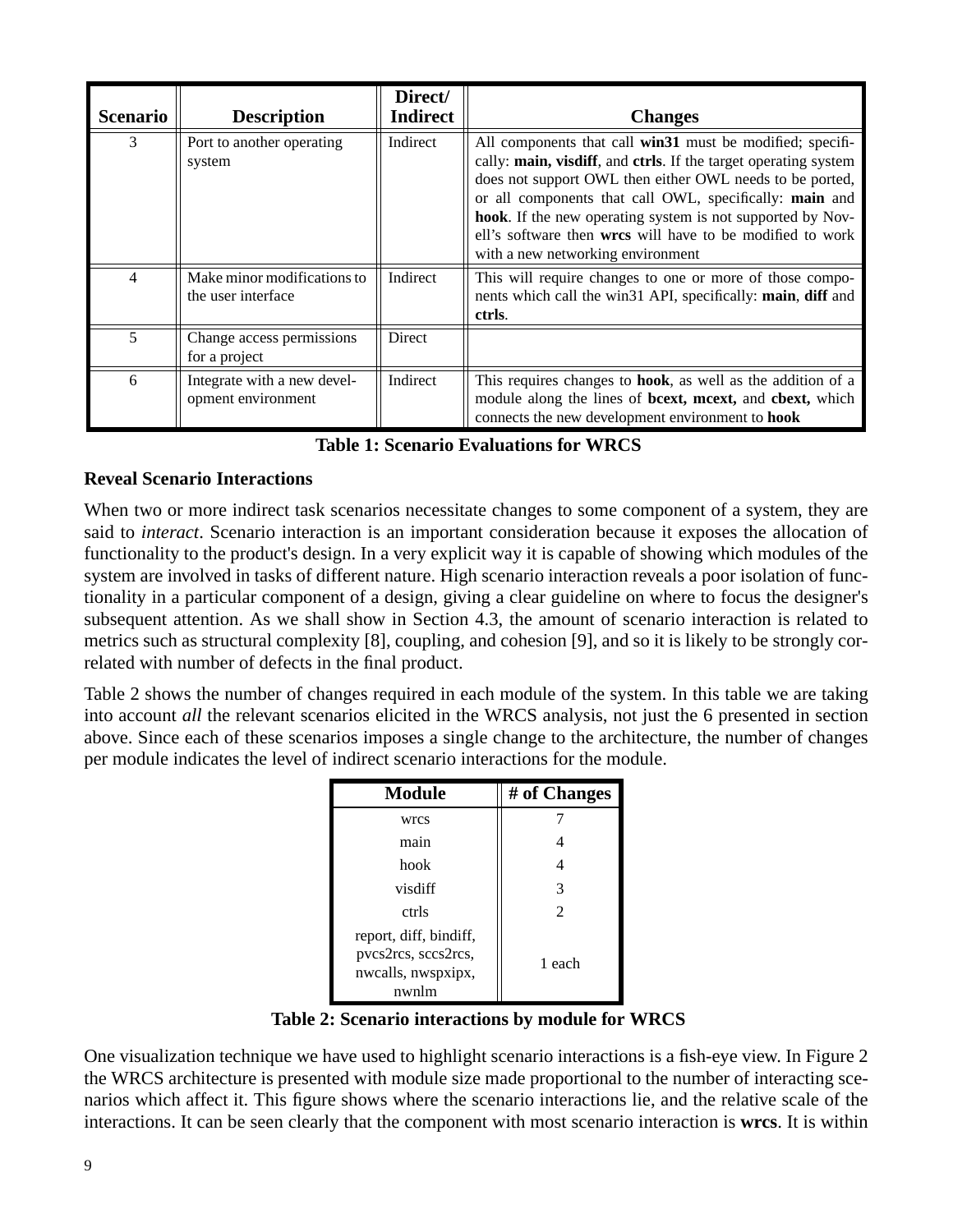this component that most of the future development effort will be concentrated. Modules **main**, **visdiff**, and **hook** also suffer from high scenario interaction, and **ctrls** has a small amount of scenario interaction.



Figure 3: Fish-eye Representation of Scenario Interactions in WRCS

This information immediately calls attention to the most architecturally significant features of the system, as it currently exists, and guides designers and developers in their allocation of time and effort. It has proven to be a highly effective device for communication among team members in the WRCS case study.

#### **Overall Evaluation**

Once the scenarios have been determined, mapped onto the structural description, and all scenario interactions have been determined, the extent of the implications of the scenarios is made manifest. All that remains to be done is to prioritize the scenarios which have been identified as potentially problematic, in order to arrive at an overall evaluation of the architecture.

#### **3.1.3 What was the result?**

The WRCS analysis identified a number of severe limitations in achieving the extra-functional qualities of portability and modifiability. A major redesign of the system was recommended. Having gone through an analysis procedure such as SAAM before implementation would have substantially contributed to avoiding the problems which the WRCS developers now face.

#### **3.1.4 What did we learn?**

Within the organization the evaluation itself obtained mixed results. Senior developers and managers found a very important tool in architectural analysis and plan to impose it in future developments of new products. They realized that they can identify many potential problems early in the software life cycle and at an extremely low cost. Within the WRCS team, however, this evaluation was regarded as just an aca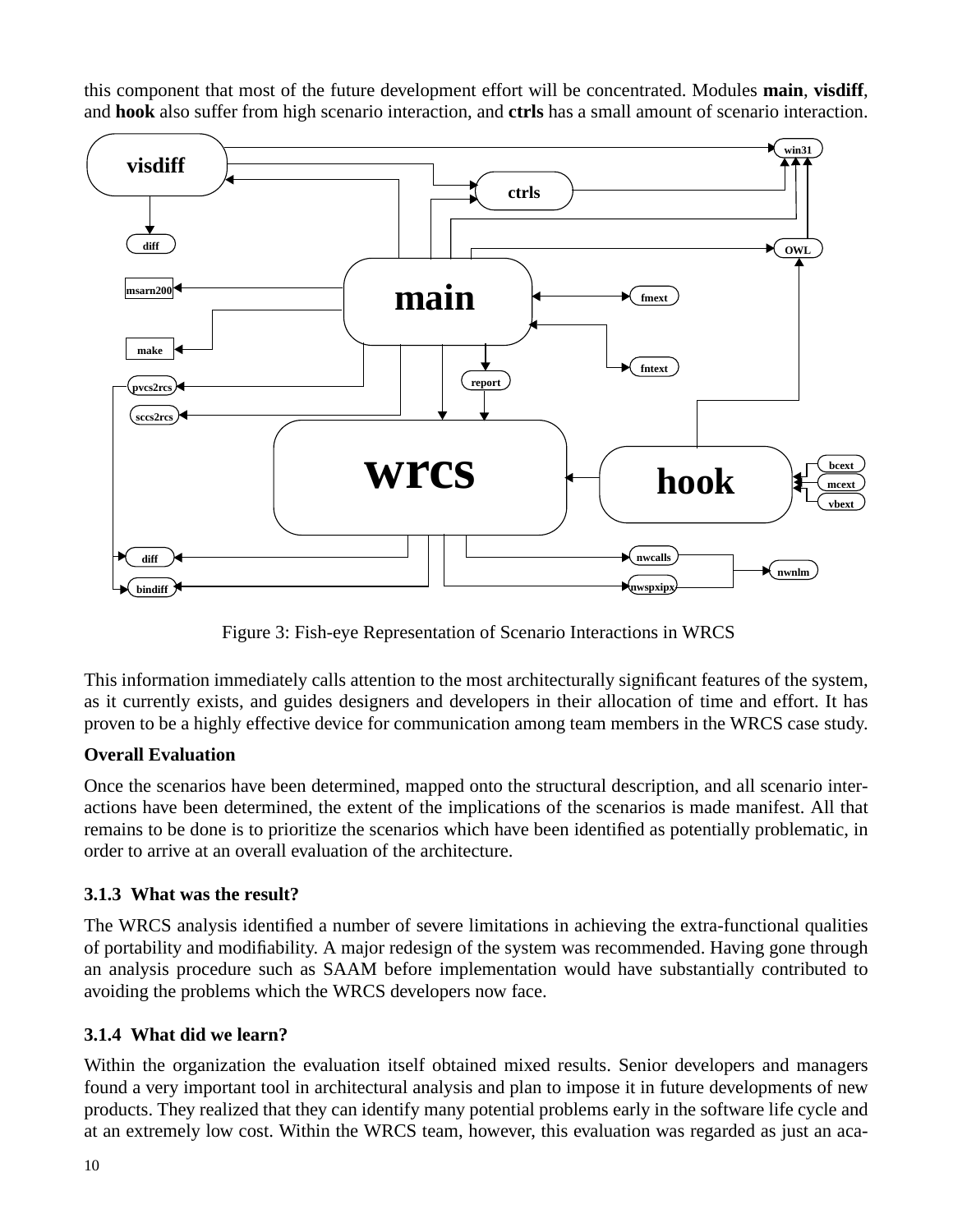demic exercise. We attribute this to the fact that senior developers and managers have enough perspective to understand that the majority of the software development life cycle is spent in maintenance and feature enhancements. For this reason, any effort that aids in improving a product's support for extra-functional qualities is significant. However, the developers within the WRCS team did not have this broad perspective. When one is concerned with meeting the next release deadlines, or with finding a bug, there is no time for the luxury of contemplating major changes to the architecture. In the words of one senior manager, "They have features to implement!'' This is why architectural analysis must be done early. Otherwise, it will never be done or, if done, it will be meaningless.

SAAM allowed an insight to the product capabilities that could not be easily achieved from inspections of code and design documents. In a very simple, straightforward and cost-effective way it exposed specific limitations of the product. Furthermore, this was accomplished with only scant knowledge of the internal workings of WRCS. As we said earlier, we had no access to the WRCS source code.

Most importantly, the process, and its frustrating lack of real usable results, has caused them to change their practice for future development. It has convinced them of the need for architectural analysis up front.

## **4 Results and Lessons**

Having now performed architectural evaluations on half a dozen small to medium sized software architectures and two large industrial systems, we have begun to see patterns emerging in the ways that architectural analysis proceeds, and in the benefits which accrue to the process.

## **4.1 SAAM is for people**

The strengths of SAAM are largely social. The process of analysis helps to focus attention on the important details of the architecture, and allows users to ignore less critical areas. The use of scenarios has proven to be an important tool for both communication among a team of developers and for communication between a development team and upper-level managers. The use of scenarios suggests where to: refine an architectural description, ask more questions, refine an analysis. It is difficult to get agreement on an "appropriate" set of scenarios; the process of doing so forces the system's stakeholders to talk and reach consensus. A collection of scenarios—particularly scenarios which have caused problems for similar systems in the past—can provide a benchmark with which to evaluate new designs.

Finally, visualization has proven to be an effective tool in communicating design problems to the stakeholders. The visualization of an architecture, emphasizing scenarios and scenario interaction focuses attention, effectively proposing areas for discussion.

## **4.2 SAAM and traditional architectural metrics**

Architectural evaluation has an interesting relationship with the more traditional design notions of coupling and cohesion. Good architectures exhibit low coupling and high cohesion in terms of some breakdown of functionality. What does this mean in terms of a SAAM analysis? Low coupling means that a single scenario doesn't affect large numbers of structural components. High cohesion means that structural components are not host to scenario interactions. The implication of this correspondence is that architectural analysis is a means of determining coupling and cohesion in a highly directed manner.

Architectural metrics such as structural complexity, as well as metrics for coupling and cohesion, have been criticized as being crude instruments of measure. SAAM improves upon these metrics by allowing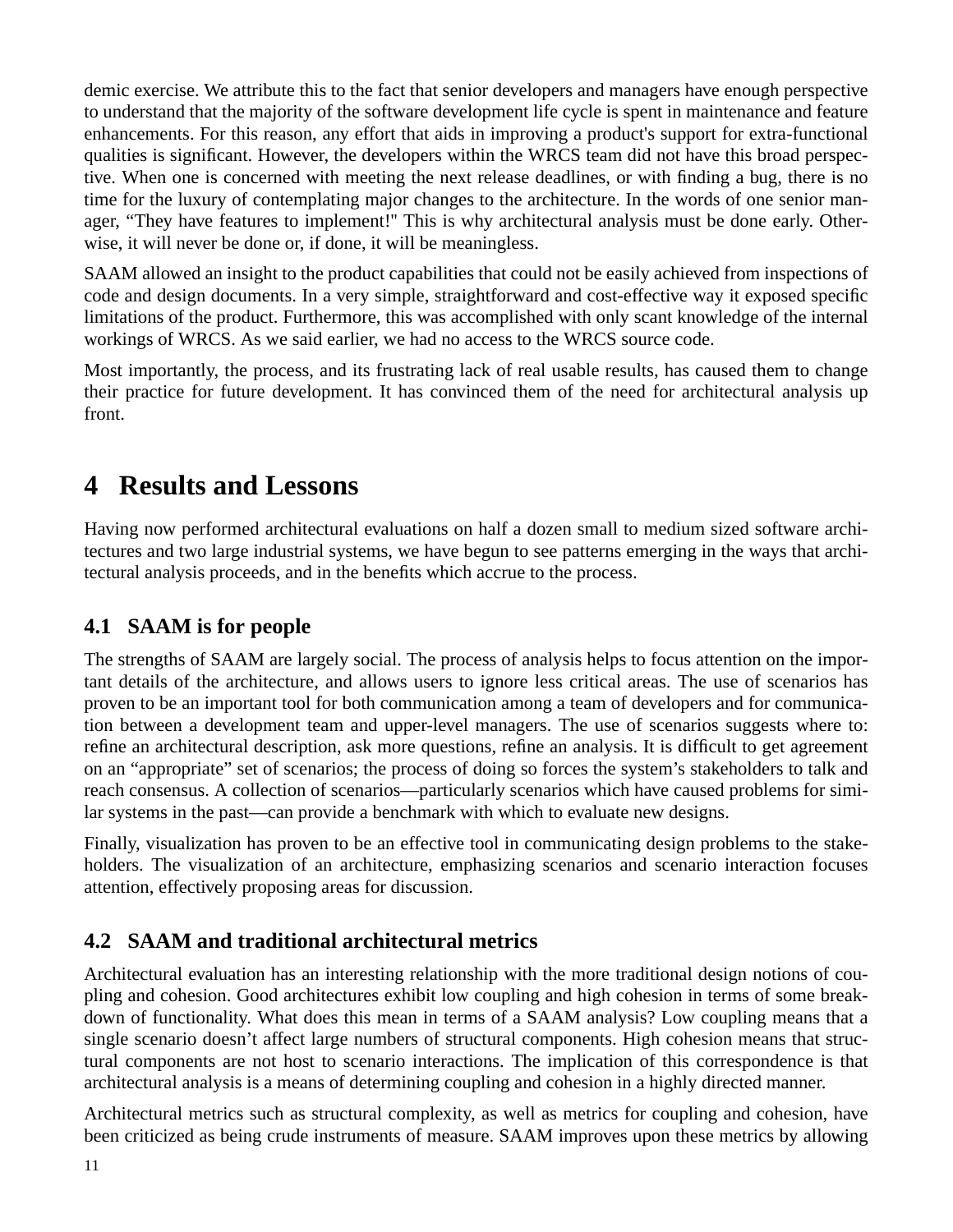one to measure coupling and cohesion with respect to a particular scenario or set of scenarios. In this way the instruments of measures become much sharper, and hence more meaningful. For example, in the standard interpretation of coupling, if two components are coupled, they are coupled irrespective of whether they communicate once (say, for initialization) or repeatedly. Similarly, structural complexity measures (based upon data inflows and outflows from components) do not consider predicted future changes to a given part of the architecture. They simply record a part of the architecture with a high structural complexity as being "bad". Scenarios, on the other hand, will tease cases such as these apart.

## **4.3 Determining the proper level of architectural description**

As we have already said, one of the benefits of software architecture is the ability to view software from a higher level of abstraction. This means that an architectural diagram, to be useful, must choose an appropriately high level of description. However, how do the designers of the architecture know what that level should be? The simple answer is: whatever level the scenarios dictate. This is exactly what happened when we iterated through our three versions of the representation of the WRCS system.

When the architecture has been given its initial structural description, we need to map the scenarios onto the structure. In particular, for each *indirect* scenario, we need to highlight the components and connections which will be affected by the change that the scenario implies. We are primarily interested in indirect scenarios as they represent the extra-functional qualities which the architecture is to satisfy, whereas the direct scenarios represent the system's function. Direct scenarios, and their interactions are interesting only insofar as the indicate a component's potential complexity.

The mapping of scenarios onto the structural description serves two purposes: it guides the process of architectural evaluation, and it aids in validating scenario interaction (a difficult process without this step, as [7] describes). What does it mean to have multiple indirect scenarios that affect a single module? There are three possible meanings.

- **•** First, the interaction could mean that the scenarios are all of the same class. That is, they could be variants of the same basic scenario. For this case, the fact that the scenarios are of the same class and cluster together in the same module can be taken to be a good sign. It means that the system's functionality is sensibly allocated. Put another way, it means that the architecture exhibits high *cohesion* with respect to this class of scenarios.
- Second, the interaction could mean that the scenarios are of different classes and that the module can be further subdivided, but that it was not shown subdivided in the original architectural representation. Recall that we said that there is no *a priori* right level of description for architectural description, but that the scenarios would dictate the appropriate level. For example, it might be that the module is really composed of three functions, each of which deals neatly with one of the scenarios. In this case, the process of scenario-based architectural analysis has helped to refine the level at which the software architectureis presented.
- Third, the interacting scenarios could be of different classes and the module cannot be further subdivided. This case reveals a potential problem area within the architecture, since, if scenarios from different classes are affecting the same module then the architecture is not appropriately separating concerns.

### **4.4 Determining the proper set of scenarios**

Given the great emphasis that SAAM places on scenarios, an interesting question is: "when has one generated a sufficient number of scenarios to adequately test the architecture"? Or, put another way: "when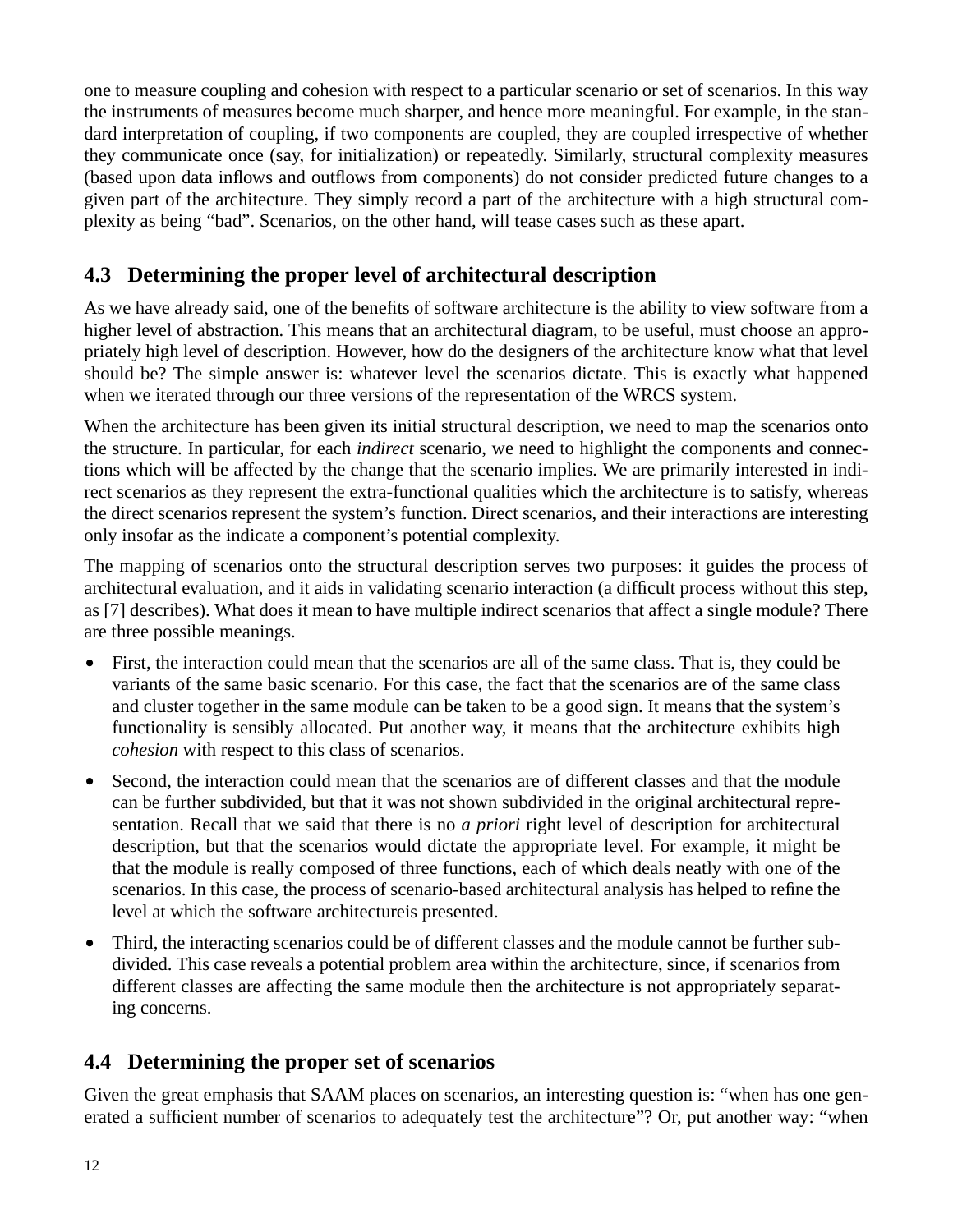should one stop generating new scenarios"? There are two possible answers to this question. The simple answer is: "when you run out of resources". The more complex and meaningful answer is that one can stop generating scenarios when the addition of a new scenario no longer perturbs the design. In this way scenario generation is much like software testing: you cannot prove that you have a sufficient number of test cases, but you can determine a point at which the addition of new test cases is providing negligible improvement to the software.

One way of minimizing the number of scenarios needed (again, on analogy with testing), is to group scenarios into equivalence classes, as discussed earlier. However, this merely generates a new question. Given the emphasis on classes of scenarios to determine architectural cohesion, how can we determine whether scenarios are *appropriately* grouped into classes? Another way of thinking about the problem of scenario classes is: all domain experts should cluster scenarios the same way. If they do not, then they must have additional, implicit scenarios in mind, and these must be elicited.

# **5 Acknowledgments**

The authors would like to acknowledge the efforts and contributions of Mauricio de Simone and Linda Northrop in the creation of this paper: This work was sponsored in part by the National Sciences and Engineering Research Council of Canada and the U. S. Department of Defense.

## **6 References**

- [1] Atwood, J. *The Systems Analyst*, Hayden, 1977.
- [2] Brown, A., Carney, D., Clements, P., "A Case Study in Assessing the Maintainability of a Large, Software-Intensive System", *Proceedings of the International Symposium on Software Engineering of Computer Based Systems*, Tucson, Az., IEEE Computer Society, March 1995.
- [3] Clements, P., Bass, L., Kazman, R., Abowd, G., "Predicting Software Quality by Architecture-Level Evaluation", *5th International Conference on Software Quality*, (Austin, TX), October 1995, to appear.
- [4] Dardenne, A., "On the Use of Scenarios in Requirements Acquisition", CIS-TR-93-17, Department of Computer and Information Science, University of Oregon, 1993.
- [5] Dean, T., Cordy, "A Syntactic Theory of Software Architecture", *Transactions on Software Engineering*, 21(4), April 1995, 302-313.
- [6] Garlan, D., Shaw, M. "An Introduction to Software Architecture". *Advances in Software Engineering and Knowledge Engineering*, Volume I, World Scientific Publishing, 1993.
- [7] Gough, P., Fodemski, F., Higgins, S., Ray, S., "Scenarios an Industrial Case Study and Hypermedia Enhancements", *Proceedings of the Second IEEE International Symposium on Requirements Engineering*, York, England, March, 1995, 10-17.
- [8] Henry, S., Kafura, D. "Software Structure Metrics Based on Information Flow", *IEEE Transactions on Software Engineering*, SE-7(5), Sept. 1981.
- [9] Heyliger, G., "Coupling", *Encyclopedia of Software Engineering*, J. Marciniak (ed.), 220-228.
- [10] Jacobson, I., Christerson, M., Jonsson, P. and Overgaard, G. *Object-Oriented Software Engineering: A Use Case Driven Approach*. Addison-Wesley, 1992.